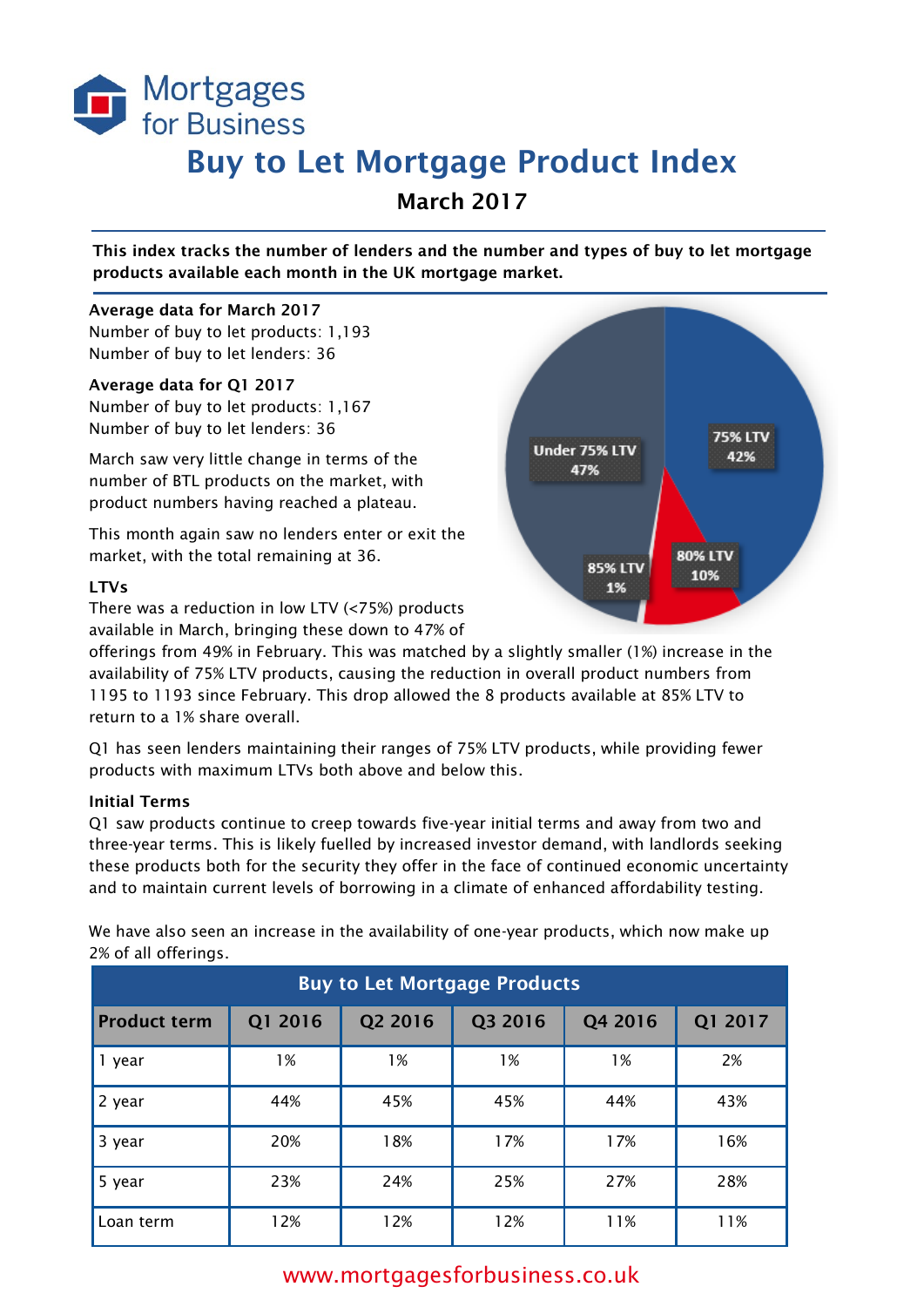

# Rates

BTL rates fell again in March, this time across all common terms. Reductions were slight compared to those seen in February, with five-year discounted rates seeing the greatest average rate cuts at 0.1%.

These monthly figures feed into a quarterly trend of rate cuts, particularly noticeable among three-year fixed rates and five-year discounted rates. Meanwhile, five-year fixed rates have seen a modest increase (0.07%) in pricing across the quarter, along with the above noted increased availability.

| <b>Fixed Rate Buy to Let Mortgages</b> |                 |                      |         |                      |  |  |  |
|----------------------------------------|-----------------|----------------------|---------|----------------------|--|--|--|
| <b>Term</b>                            | <b>February</b> | <b>March</b>         | Q4 2016 | Q1 2017              |  |  |  |
| Average 5 year                         | 3.77%           | $3.74\%$ ( $-0.03$ ) | 3.69%   | $3.76\%$ (+0.07)     |  |  |  |
| Average 3 year                         | 3.56%           | $3.53\%$ ( $-0.03$ ) | 3.78%   | $3.58\%$ ( $-0.20$ ) |  |  |  |
| Average 2 year                         | 2.90%           | $2.86\%$ ( $-0.04$ ) | 2.98%   | $2.88\%$ ( $-0.10$ ) |  |  |  |

| <b>Tracker Rate Buy to Let Mortgages</b> |                 |                      |         |                      |  |  |  |
|------------------------------------------|-----------------|----------------------|---------|----------------------|--|--|--|
| <b>Term</b>                              | <b>February</b> | <b>March</b>         | Q4 2016 | Q1 2017              |  |  |  |
| Average 5 year                           | 2.99%           | $2.89\%$ ( $-0.10$ ) | 3.26%   | $3.00\%$ ( $-0.26$ ) |  |  |  |
| Average 3 year                           | 3.60%           | $3.55\%$ ( $-0.05$ ) | 3.75%   | $3.64\%$ ( $-0.11$ ) |  |  |  |
| Average 2 year                           | 2.76%           | $2.72\%$ ( $-0.04$ ) | 2.82%   | $2.76\%$ ( $-0.06$ ) |  |  |  |
| Average Term                             | 4.87%           | $4.85\%$ ( $-0.02$ ) | 4.84%   | $4.87\%$ ( $+0.03$ ) |  |  |  |



# www.mortgagesforbusiness.co.uk